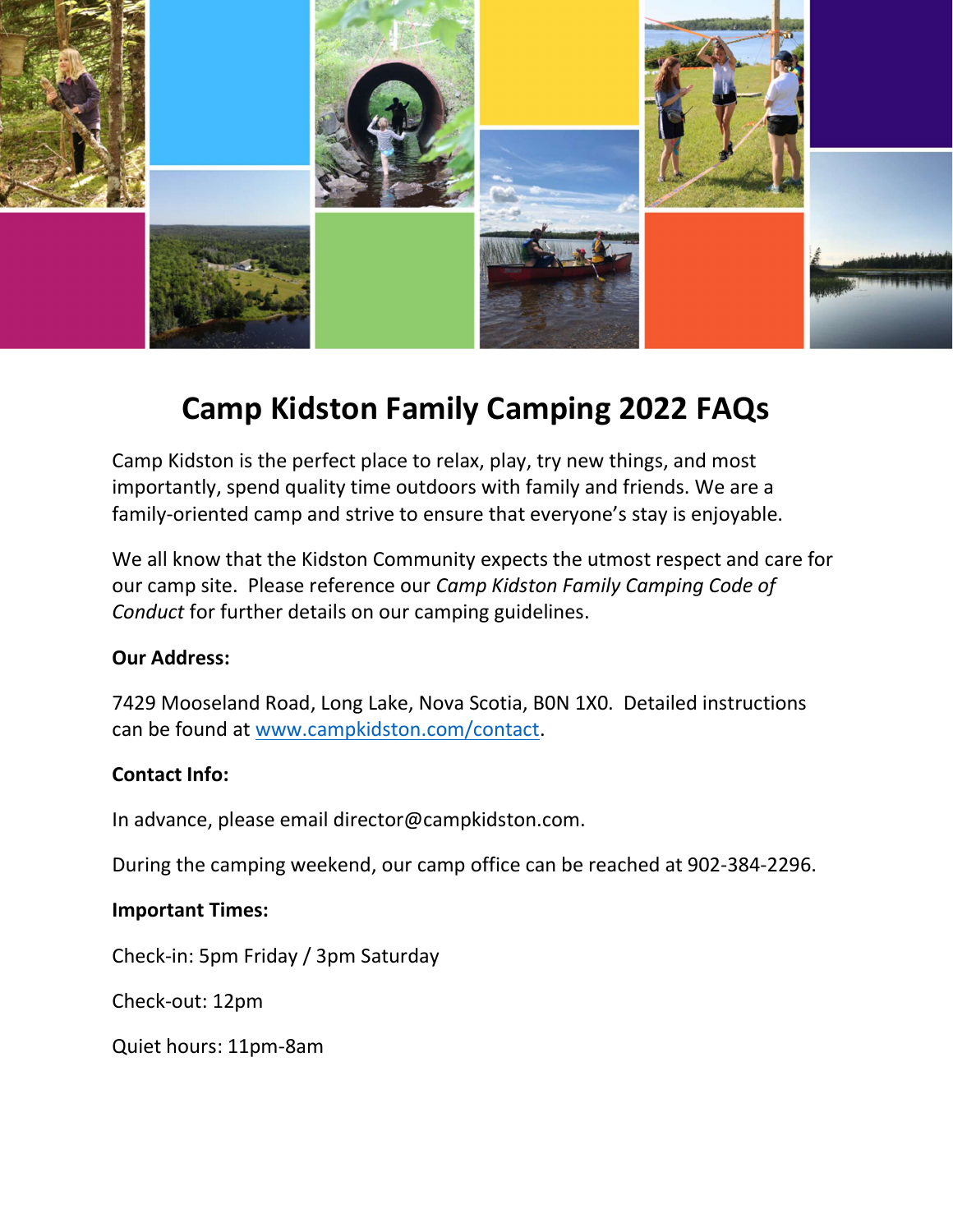## Refund Policy

8 or more days prior to arrival: all paid fees will be refunded, minus a nonrefundable \$10 administration fee.

7 or fewer days prior to arrival: no refunds.

Camping is an outdoor experience. No refunds will be provided for the discomforts of nature or weather.

## What's included?

We offer:

- A beautiful waterfront
- Kilometres of nature trails through the woods and along the stream and lake
- Access to swimming and canoeing/kayaking (at your own risk)
- Open fields for games and basic sporting equipment (soccer balls, frisbees)
- Helpful staff to answer questions
- A peaceful place to escape the hustle and bustle of city life!

Several optional program activities will be posted each day, such as: Morning Watch/Hike, Vespers, Campfire. Individual activity kits will be available for children/youth.

Fresh drinking water and emergency supplies (e.g. First Aid kit) are available to all.

We have a limited number of single-burner propane camp stoves available for use by those who do not have their own camp stove – please contact director@campkidston.com to reserve one for your family/group.

## Should you have any concerns, please contact  $us - we$  are happy to discuss how we can best accommodate you!